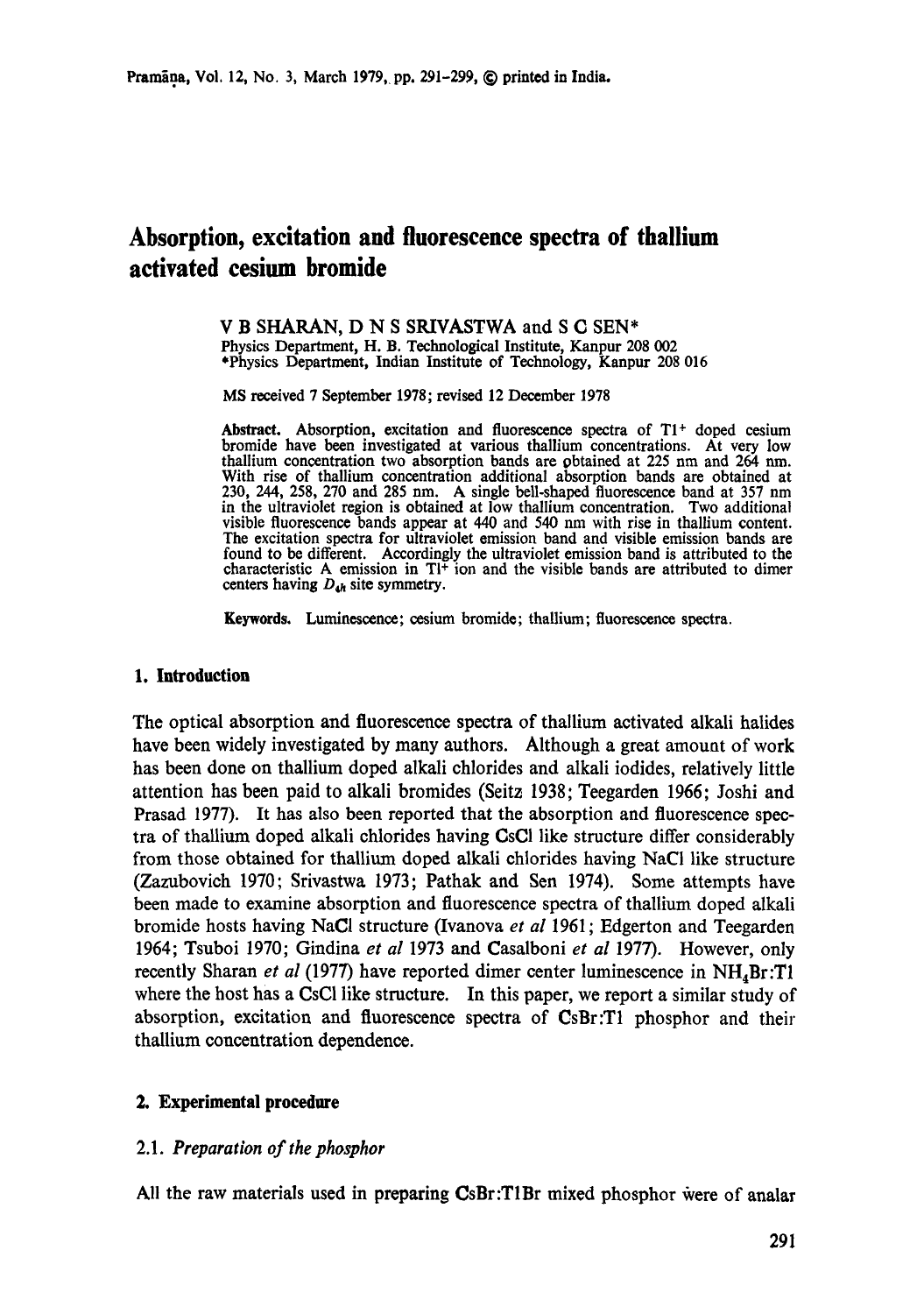grade. The CsBr:T1 samples have been prepared by mortar grinding CsBr with T1Br and keeping the mixture in platinum crucible at  $100^{\circ}$ C for an hour (Hutten and Pringsheim 1948). The samples were prepared with thallium concentrations 4.13, 1.03, 0.25, 0.063, 0.016 and 0.004 m%. These were named  $C_{3-11}$ ,  $C_{5-12}$ ,  $C_{5-13}$ , Cs-14, Cs-15 and Cs-16 respectively.

# 2.2. *Diffuse absorption spectra*

According to Kubelka's model (Kubelka 1948; Kortum 1969) the absorption coefficient and the reflectivity are related by the equation

$$
K/S=(1-R)^2/2R,
$$

where K is the coefficient of absorption, S is the coefficient of scattering of light and  $R$  is the reflectivity. The function  $(K/S)$  which characterises the absorption can be computed using this equation from the reflectivity data. Using this method we obtained the absorption spectra from the reflection spectra. The reflection spectra relative to  $MgCO<sub>3</sub>$  surface were recorded using a double monochromator arrangement. An AH4 lamp with outer glass envelope removed was used as the source. The incident radiation was monochromatised by a Gaertner L-234-150 quartz monochromator. The reflected intensity from the phosphor was recorded at right angles to the incident light using another identical monochromator with RCA 1P 28 photomultiplier and a DC electrometer.

## 2.3. *Fluorescence and excitation spectra*

Fluorescence and excitation spectra have been recorded using the same double monochromator arrangement described in  $\S$ 2.2. The details of the method of measurement are described elsewhere (Sharan *et al* 1977). The corrections in the fluorescence as well as excitation spectra due to spectral distribution of exciting radiation, dispersion of monoehromators and the relative sensitivity of the photomultiplier tube have been applied. The slit widths of the exciting and analysing monochromators were kept at  $0.15$  and  $0.25$  mm respectively, so that radiations other than the exciting and emitting ones may not be effective.

## **3. Experimental results**

Diffuse absorption spectra of CsBr:TI mixed phosphors Cs-16 to Cs-11 recorded at room temperature ( $\approx 300^{\circ}$ K) are reproduced in figure 1. The sample Cs-16 containing the lowest thallium concentration shows two clear absorption bands at 225 and 264 nm. With the increase in thallium content these bands grow in intensity and additional absorption bands appear around 230 and 244 nm. Moreover, on the long wavelength side of 264 nm the absorption extends upto 300 nm.

The emission spectra obtained for Cs-11 to Cs-16 with various thallium contents under 258 nm excitation are shown in figure 2. Only a single bell-shaped fluorescence band peaking at 357 nm is obtained for Cs-16 as reported by Masunaga *et hl* (1966) under excitation at 258 nm, The intensity of this band initially increases with the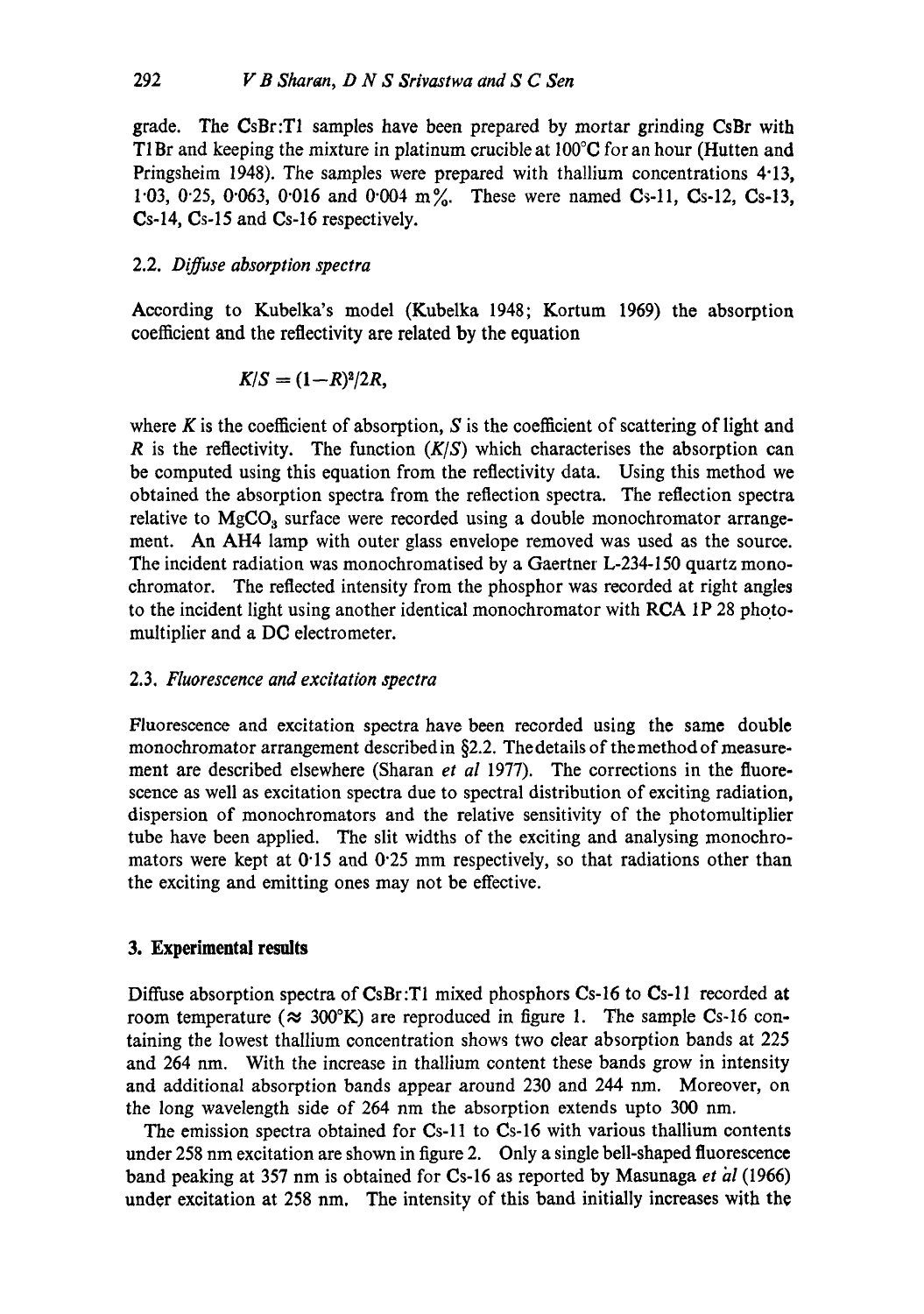

Figure 1. The diffuse absorption spectra of CsBr+T1Br mixed phosphor for different concentrations of thallium at 300°K.

increase in thallium content but diminishes for large concentration e.g. Cs-12. The visible emission which extends from 400 nm to 650 nm has maximum intensity for Cs-12 which has thallium content around  $1.0 \text{ m}\%$ . But with a further rise in thallium concentration this too diminishes.

When the phosphor sample Cs-ll was excited at 240, 258, 265, 275 and 285 nm the visible emission band clearly shows its composite structure (figure 3). On fitting gaussian bands it is found that the constituent bands peak at 440 nm and 540 nm respectively (figure 4). The emission spectra were also recorded under 275 nm excitation for samples Cs-16, Cs-13, Cs-12 and Cs-ll. These are shown in figure 5. The emission excited in these samples for this excitation is strongest at 540 nm for Cs-12. The emission spectra obtained for various samples when excited at 230 nm were similar to those obtained for excitation at 275 nm. The emission spectra for samples  $Cs-15$  and  $Cs-12$  under 230 nm excitation are shown in figure 6.

The excitation spectra were recorded for Cs-12 for the emission bands peaking at 357, 440 and 540 nm (figure 7) keeping the analysing monochromator position fixed at 360, 440 and 540 nm. From the nature of the excitation spectra it is concluded that the fluorescence bands obtained at  $357$ , 440 and 540 nm are most efficiently excited by 264, 270 and 276 nm respectively. Excitation bands for visible emission bands are also obtained at 230 nm and 244 nm.

All the three emission bands have been obtained when the different samples were excited at 240 nm; however, the strength of the visible emission bands is stronger compared to the ultraviolet emission band for all concentrations (figure 3).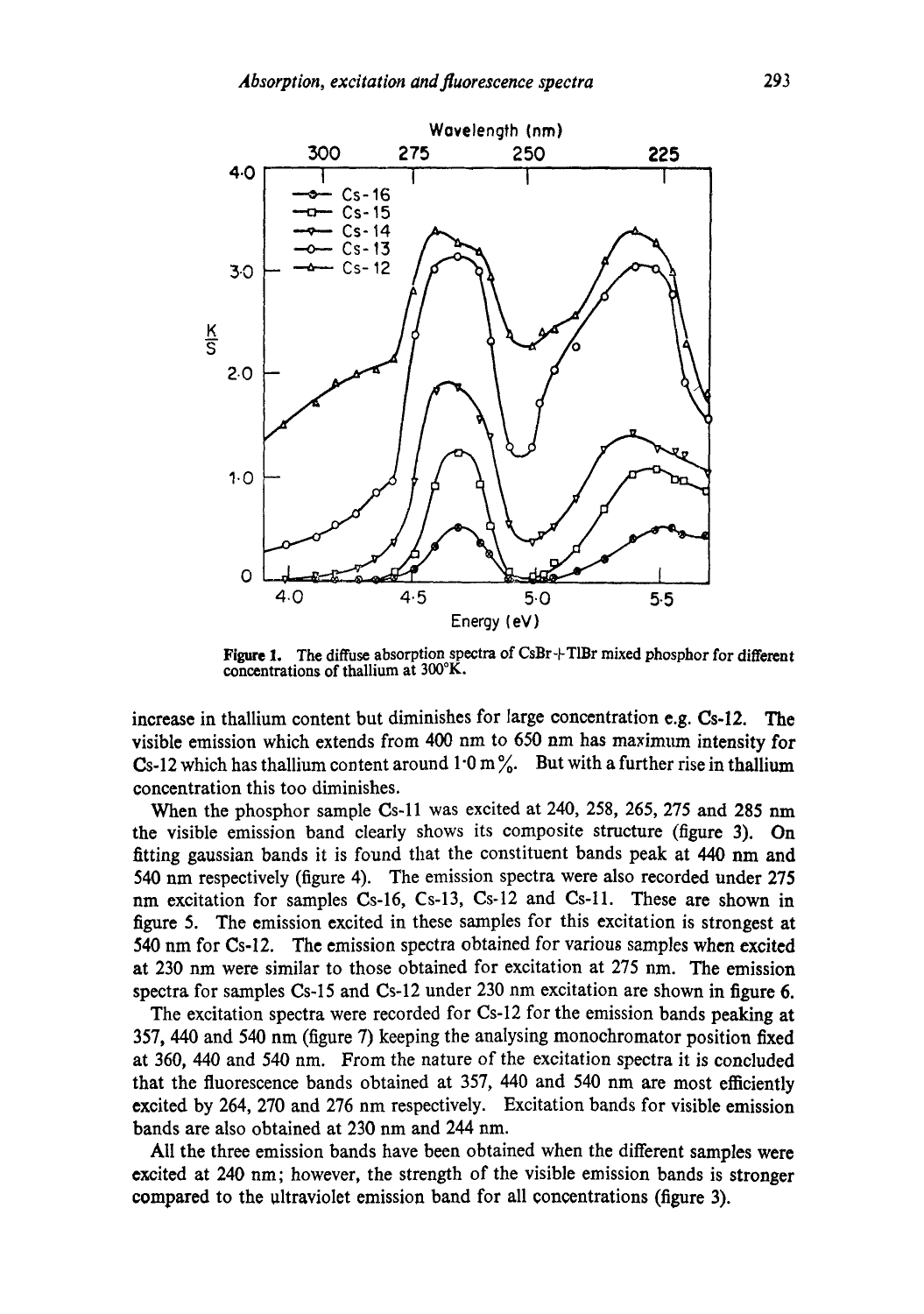

Figure 2. The emission spectra of CsBr + TlBr mixed phosphors under 258 nm excitation at  $300^{\circ}$ K.



Figure 3. The emission spectra of Cs-11 under 240 nm, 258 nm, 265 nm, 275 nm and 285 nm excitation at 300°K.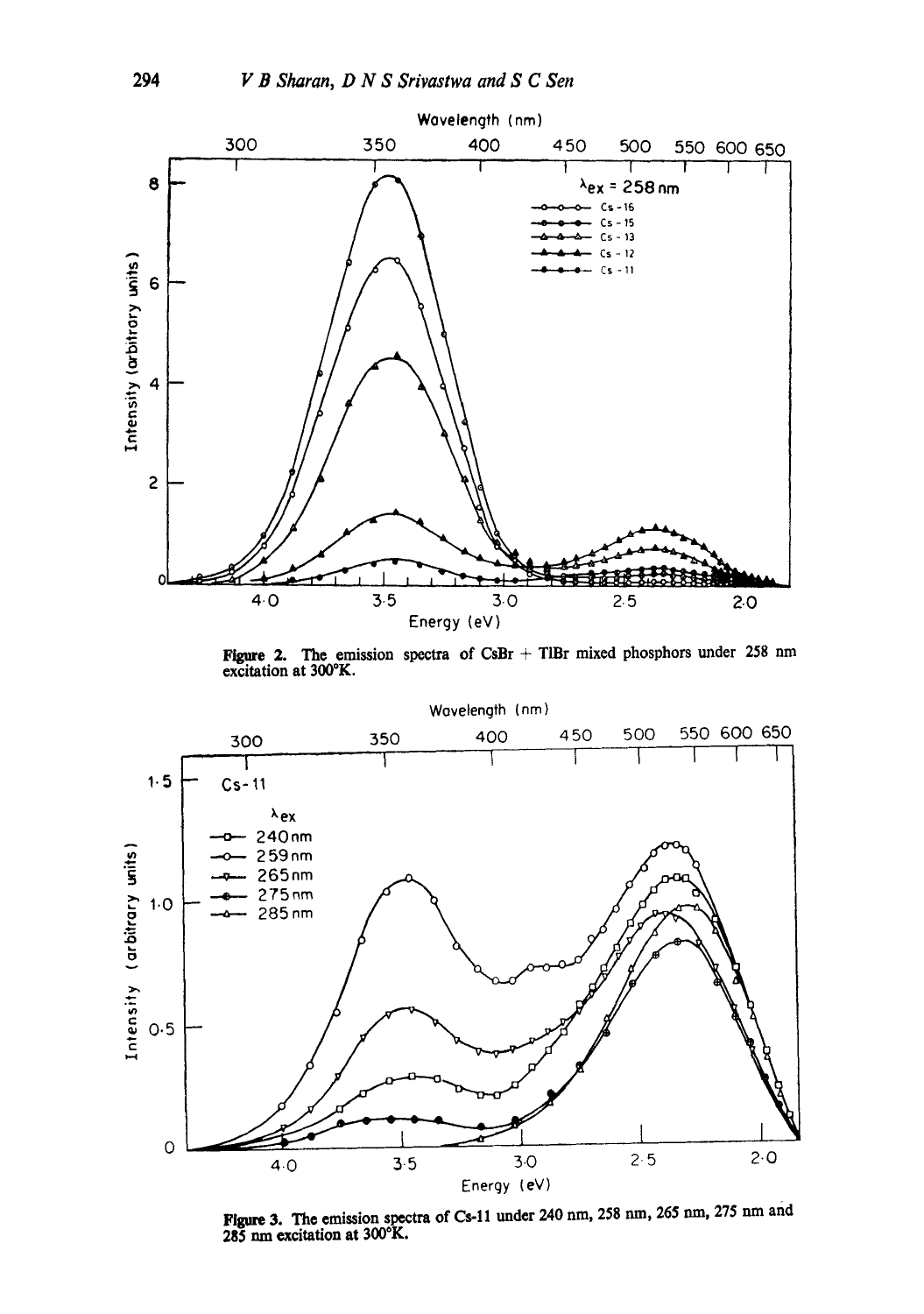

Figure 4. The emission spectra of Cs-I 1 under 265 nm and 285 nm excitation shown resolved into three gaussian emission bands peaking at 357, 440 and 540 nm at 300°K.



Figure 5. Emissions spectra of Cs-16, Cs-13, Cs-12 and Cs-ll under 275 nm excitation at 300°K.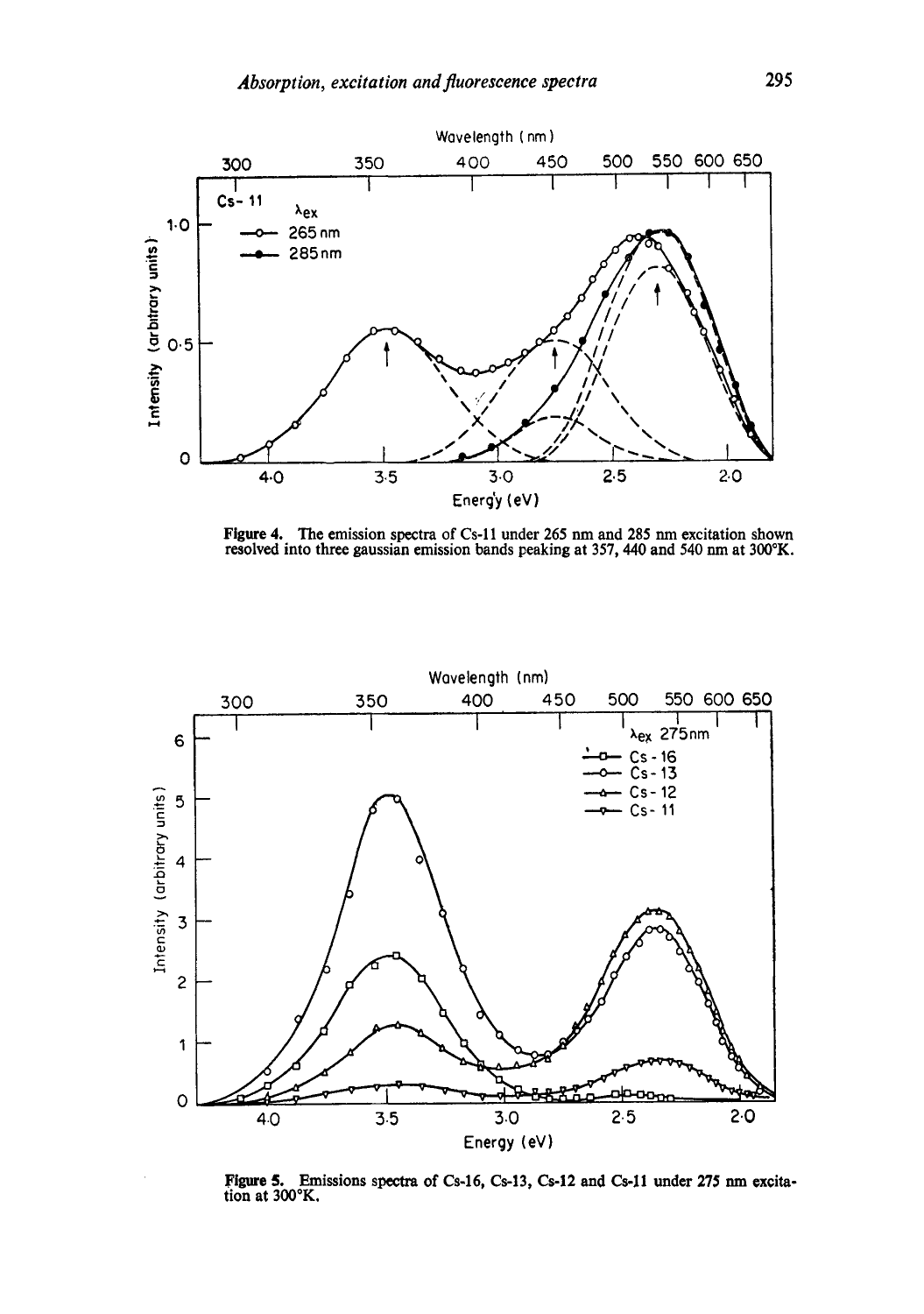

Figure 6. Emission spectra of Cs-12 and Cs-14 under 230 nm excitation at 300°K.



Figure 7. Excitation spectra for Cs-12 for emission bands at 540 nm, 440 nm and 360 nm at 300°K.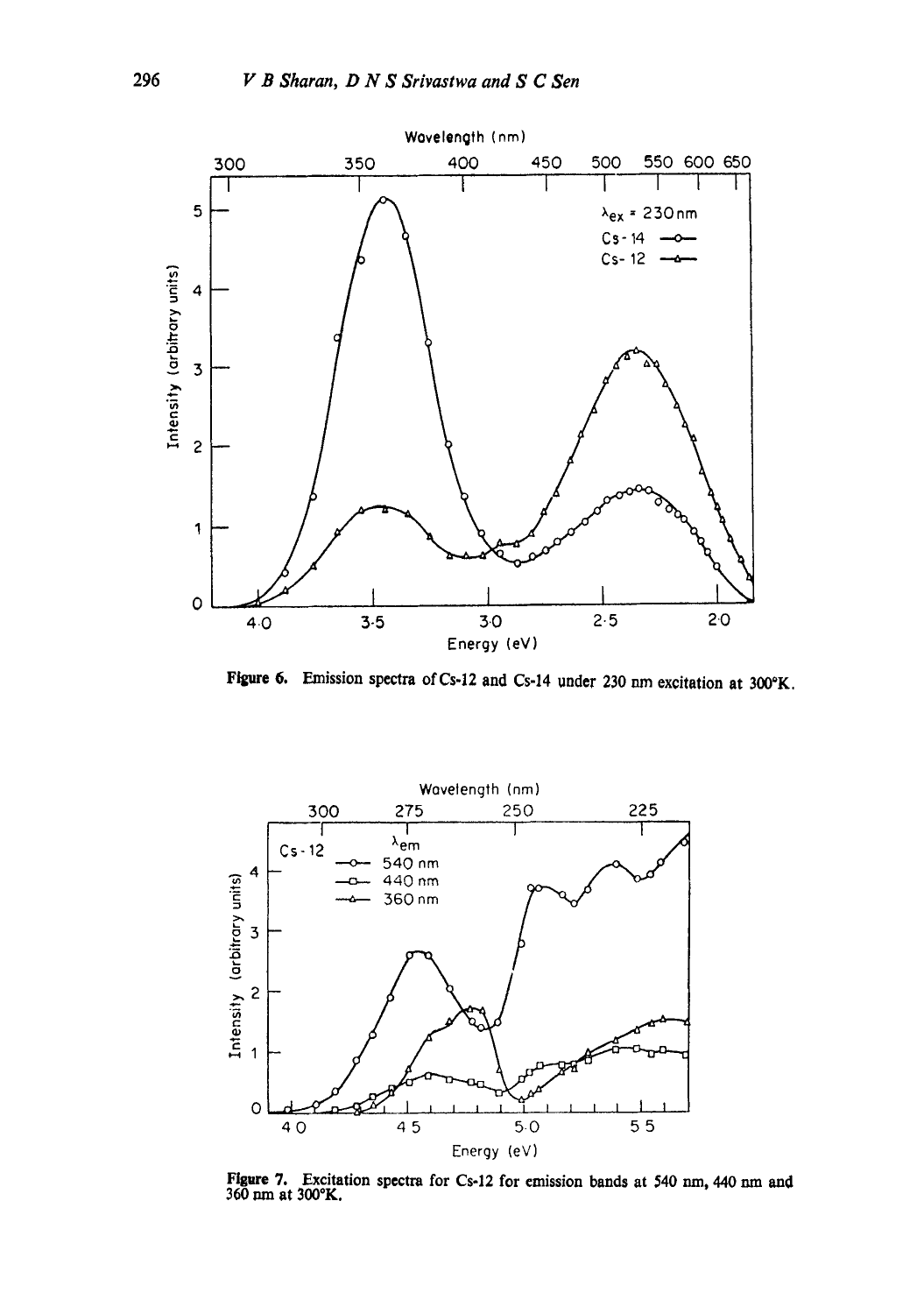#### **4. Discussion**

Introduction of a small amount of thallium in an alkali halide results in the socalled  $A$ ,  $B$  and  $C$  absorption bands in increasing order of energy (Seitz 1938; Fukuda 1964). These are assigned to  $(a_{1g})^2 \rightarrow (a_{1g}) (t_{1g})$  or  $(s)^2 \rightarrow (s) (p)$  electronic transitions in  $T1$ <sup>+</sup> entering substitutionally in the host lattice. The C band corresponds to the dipole allowed transition  ${}^1A_{1g} \rightarrow {}^1T_{1g} ({}^1S_0 \rightarrow {}^1P_1)$ , the B band to  ${}^1A_{1g} \rightarrow {}^3T_{2g} + {}^3E_g ({}^1S_0 \rightarrow {}^3P_2)$ which gets partially allowed by the spin orbit and electron lattice interactions and the A band to the spin orbit allowed  $^{1}A_{1g} \rightarrow ^{3}T_{1u}$  ( $^{1}S_{0} \rightarrow ^{3}P_{1}$ ) transitions.

The  $A$ ,  $B$  and  $C$  absorption peaks and the fluorescence bands obtained under  $A$ excitation reported for the phosphors NaBr: Tl,  $KBr:$  Tl,  $RbBr:$  Tl,  $NH<sub>4</sub>Br:$  Tl and CsCI: TI are shown in table 1. Keeping these reports in view we propose that the absorption band obtained for lowest thallium concentration at 264 nm is the A band for CsBr: The and the one obtained at 225 nm is the B band. This agrees well with single crystal absorption data reported by Masunaga *et al* (1966). Fixing C band tentatively at 210 nm for CsBr: Tl we may compute the ratio  $R$  of the dipole strength of the C band to the  $\boldsymbol{A}$  band using Sugano's formula (Sugano 1962). According to this formula

$$
R = \frac{4 - 2x + [6 - 2(2x - 1)^{2}]^{\frac{1}{2}}}{2 + 2x - [6 - 2(2x - 1)^{2}]^{\frac{1}{2}}},
$$
  

$$
x = \frac{W_{B} - W_{A}}{W_{C} - W_{A}},
$$

where  $W_A$ ,  $W_B$  and  $W_C$  are the observed positions of the A, B and C bands respectively. The value of  $R$  for CsBr: Tl then comes out to be 9.8.

The excitation band of the bell shaped emission band obtained at 357 nm for low thallium content is at 264 am. Hence this emission band is attributed to the electronic transition  ${}^{3}T_{1u} \rightarrow {}^{1}A_{1g}$  in an isolated T<sub>i</sub><sup>+</sup>, the monomer center. The two visible emission bands peaking at 440 and 540 nm which appear at relatively high thallium concentration are excited efficiently at 270 and 276 nm (figure 7). Recently Pathak and Sen (1974, 1975) and Pathak (1975) have reported visible emission bands for  $NH<sub>4</sub>Cl$ : Tl, CsCl: Tl and RbCl: Tl and attributed these to dimers. Herb *et al* (1968) have ascertained the symmetry of the dimer centres as  $D_{4h}$ . In  $D_{4h}$  symmetry  ${}^{3}T_{1u}$  level of T<sup>+</sup> splits into a non-degenerate  ${}^{3}A_{2u}$  and doubly degenerate  ${}^3E_u$  and the electric dipole transitions from the ground state  ${}^1A_{1g}$  to both

Table 1. Absorption and emission bands of  $T<sup>1+</sup>$  in some alkali halides

| Phosphor     | Absorption band in nm |     |            | Fluorescence                |                                  |
|--------------|-----------------------|-----|------------|-----------------------------|----------------------------------|
|              | Α                     | B   | $\epsilon$ | bands under<br>A excitation | Reference                        |
| NaBr:TI      | 265                   | 227 | 211        | 287, 310                    | Casalboni et al (1977)           |
| KBr:TI       | 259                   | 222 | 210        | 317, 364                    | Edgerton and Teegarden<br>(1964) |
| RbBr:TI      | 260                   | 224 |            | 317, 365                    | Sharan et al (1978)              |
| $NH_4Br$ :Tl | 259                   | 224 |            | 390                         | Sharan et al (1977)              |
| CsCl:TI      | 243                   | 222 | 197        | 350                         | Pathak and Sen (1975)            |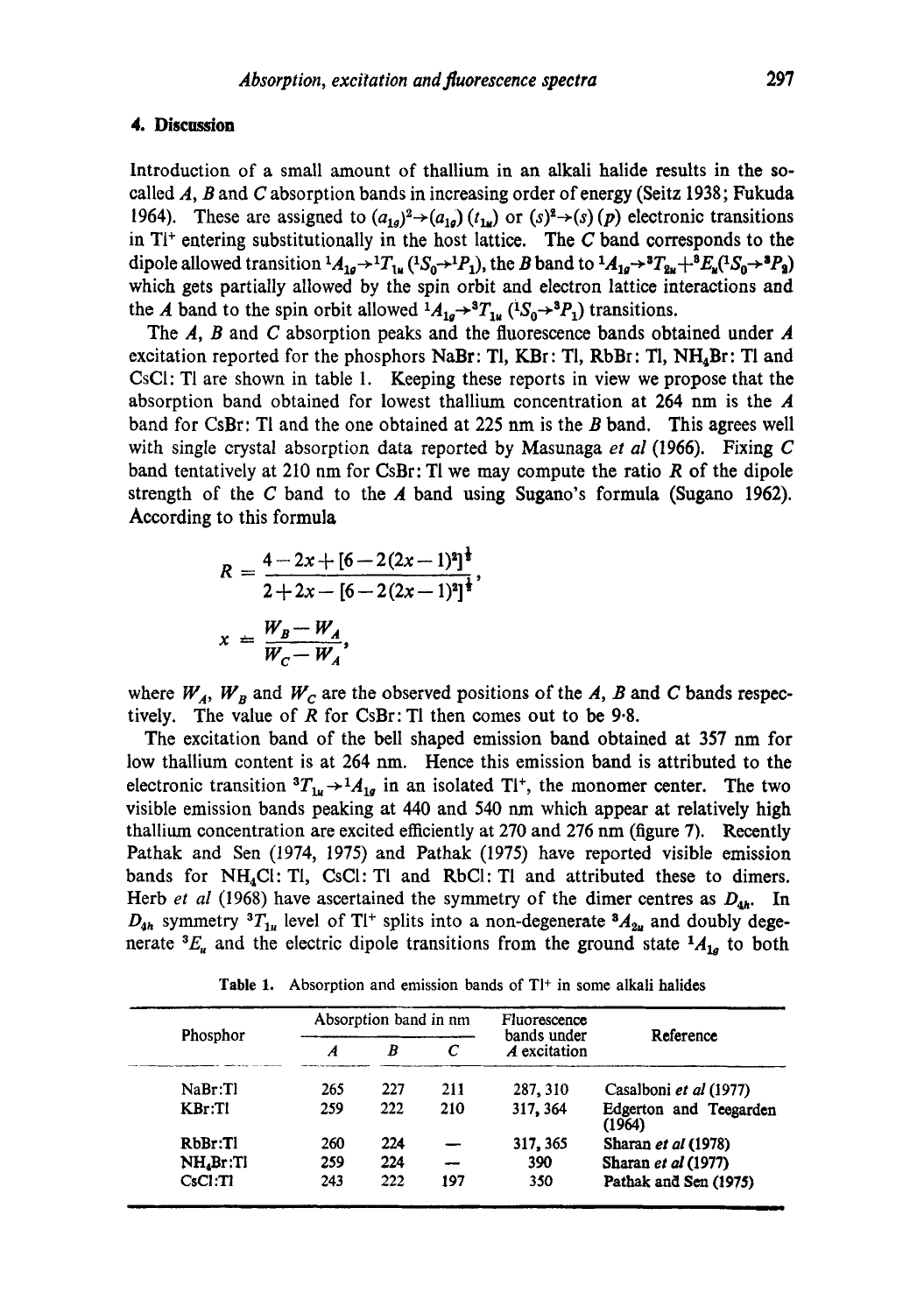

Figure 8. Schematic energy level diagram showing the dimer transitions in  $D<sub>4</sub>$ <sup>u</sup> symmetry.

these split states are allowed. Accordingly the additional excitation bands at 270 and 276 nm obtained for visible luminescence are attributed to electronic transitions  $1_{A_{1g}} \rightarrow 3E_u$  and  $1_{A_{1g}} \rightarrow 3A_{2u}$  respectively in the dimers having  $D_{4h}$  symmetry. The fluorescence bands at 440 and 540 nm are then the deexcitation of  ${}^3E_u$  and  ${}^3A_{2u}$  to  $^{1}A_{1g}$  respectively in these dimers (figure 8).

Excitation bands for visible fluorescence are also obtained at 230 and 244 nm (figure 7). When the various samples are excited at these wavelengths the fluorescence spectra obtained are similar to those obtained for excitation around 275 nm. This seems to be due to the fact that the emission corresponding to these absorptions overlaps considerably with dimer absorption bands at 270 nm. Accordingly due to reabsorption the dimers get excited by even 230 and 244 nm. Considering the strength of these excitation bands we attribute these to transitions in dimers from  $1A_{1g}$  to  $1T_{1u}$  split states. In  $D_{4h}$  site symmetry  $1T_{1u}$  also splits into  $1E_u$  and  $1A_{2u}$ . The 230 nm absorption corresponds to  ${}^{1}A_{1g} - {}^{1}E_{u}$  ( ${}^{1}T_{1u}$ ) and 244 nm absorption to  $A_{1g} \rightarrow A_{2u} ({}^{1}T_{1u})$  transitions (figure 8).

#### **Acknowledgement**

The authors are grateful to the UGC, New Delhi, for providing financial assistance for this investigation.